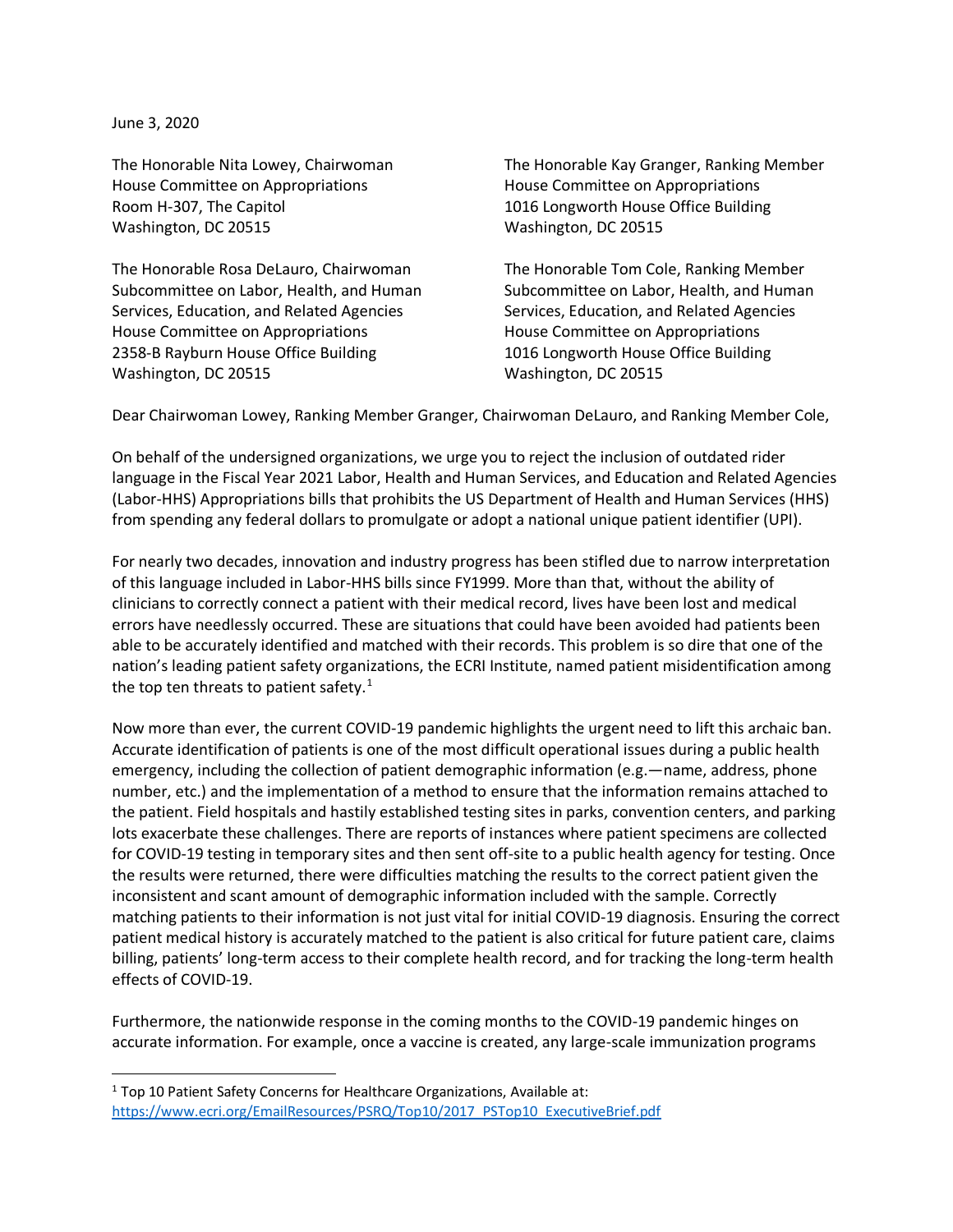will depend on accurate patient information to identify who has had the disease, who has been vaccinated, and what their outcomes are. We must move quickly to address these issues and protect the safety and health of patients and the nation as a whole.

Removing the prohibition on the use of federal funds to promulgate or adopt a national UPI will provide HHS the ability to evaluate a range of patient identification solutions and enable it to work with the private sector to explore potential challenges and identify a solution that protects patient privacy and is cost-effective, scalable, and secure.

Last year, there was broad support for removing the ban and on June 12, 2019, the US House of Representative[s voted](http://clerk.house.gov/evs/2019/roll270.xml) to remove the ban from HR 2740, the Departments of Labor, Health and Human Services, and Education, and Related Agencies Appropriations Act of 2020. We encourage the Committees to continue this progress and remove this archaic provision from the FY2021 Labor-HHS Appropriations bills.

We appreciate your consideration and we look forward to working with you to pursue an appropriate solution to enable accurate patient identification and matching in our nation's healthcare systems.

Sincerely,

Alliance of Community Health Plans American Academy of Neurology American Academy of Opthamology American College of Cardiology American College of Obstetricians and Gynecologists American College of Physicians American College of Surgeons American Health Care Association (AHCA) American Health Information Management Association (AHIMA) American Heart Association American Medical Informatics Association (AMIA) America's Health Insurance Plans (AHIP) Association of Health Information Outsourcing Services (AHIOS) Association of Schools and Programs of Public Health (ASPPH) Augusta Health Cerner Children's Health System of Texas Children's Hospital Association Children's Hospital of Alabama CHOC Children's Hospital College of Healthcare Information Management Executives (CHIME) CoverMyMeds **DirectTrust** Duke Center for Health Informatics Eating Disorders Coalition eHealth Exchange eHealth Initiative Epic